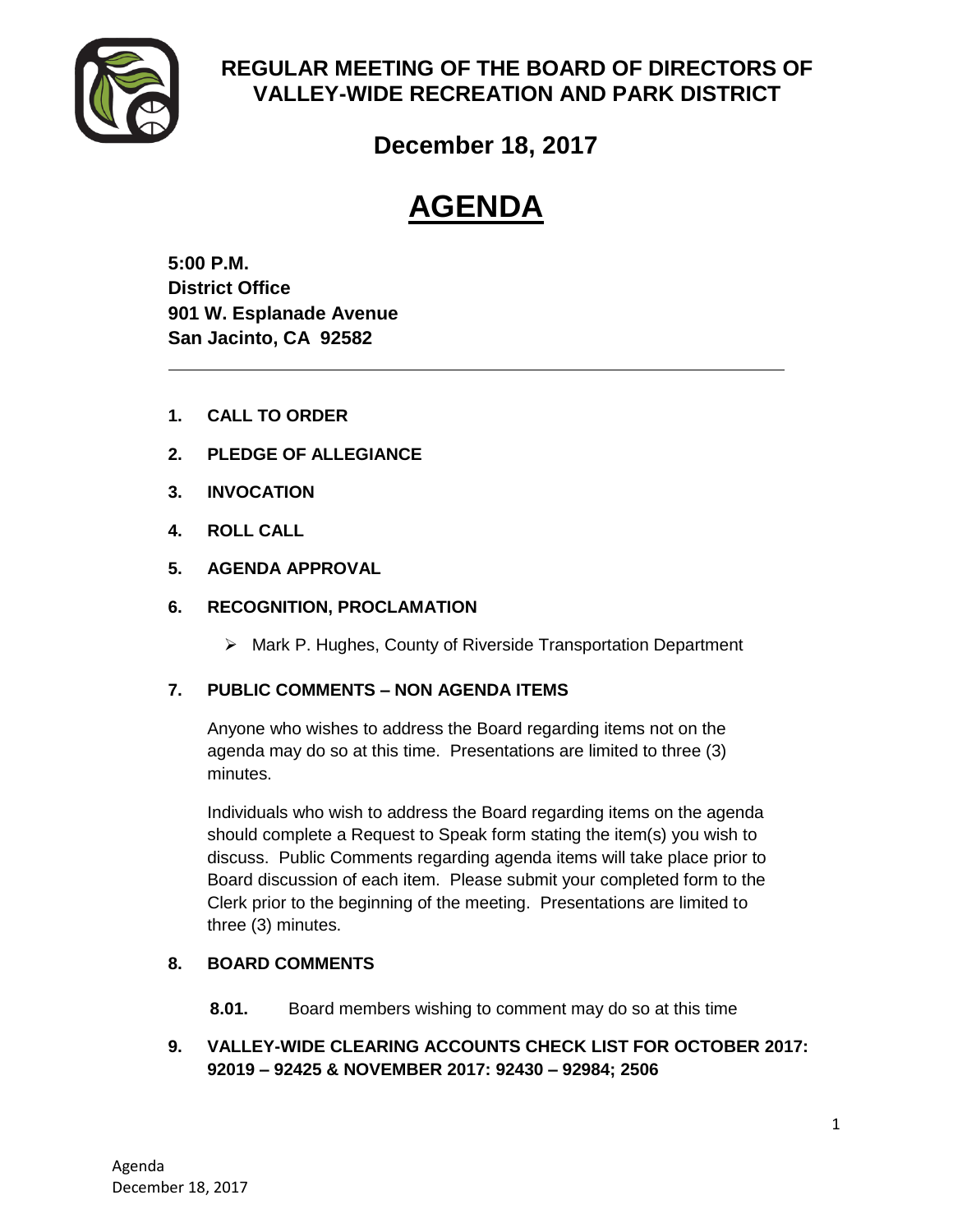#### **10. FINANCIAL STATEMENTS FOR NOVEMBER 2017 – Receive and File**

#### **11. PRESENTATION**

**11.01.** Robert Byers, Recreation Supervisor – Winchester Community Center and Diamond Valley Lake Community Park

#### **12. CONSENT CALENDAR**

*All matters listed on the Consent Calendar are considered to be routine and will be enacted by one roll call vote. There will be no separate discussion of these items unless members of the Board or audience request specific items to be removed from the Consent Calendar for separate discussion and action under Consent Items Held Over of the Agenda.* 

- **12.01.** Approval of Minutes for the Regular Meeting of October 16, 2017
- **12.02.** Approval of Minutes for the Regular Meeting of November 20, 2017
- **12.03.** Waiver of reading in full of any and all Ordinances listed on this Agenda and provide that they be read by title only

#### **13. CONSENT ITEMS HELD OVER**

#### **14. PUBLIC HEARING**

 $\triangleright$  No Public Hearing

#### **15. ACTION ITEMS**

#### **15.01. Annual Organizational Meeting**

 $\triangleright$  President Duarte shall call for the Board to elect a President, Vice President, and Secretary from among its members, and will appoint the General Manager as the Board's Treasurer

#### **President**

- $\triangleright$  Call for nominations
- $\triangleright$  Close nominations
- **≻** Vote

#### **Vice President**

- $\triangleright$  Call for nominations
- $\triangleright$  Close nominations
- Vote

#### **Secretary**

- $\triangleright$  Call for nominations
- $\triangleright$  Close Nominations
- Vote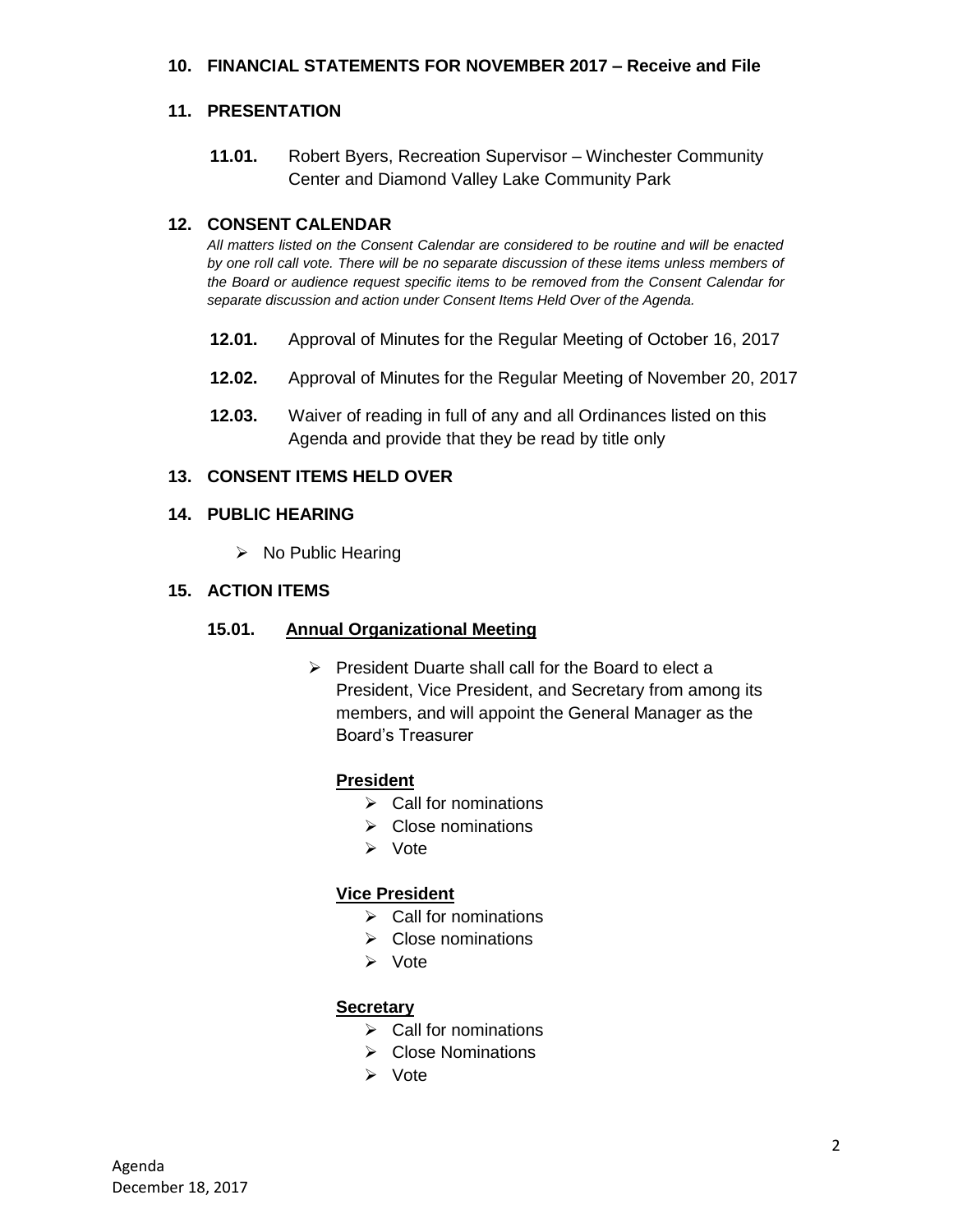## **15.02. Board Meeting Schedule 2018**

 $\triangleright$  Request Board approval of the Board of Directors meeting scheduled for 2018

## **15.03. Annexation of Property into the District's Jurisdiction**

 $\triangleright$  Resolution No. 1040-17 – Resolution of Application by the Valley-Wide Recreation and Park District requesting the Local Agency Formation Commission to take proceedings for the annexations of certain territory into the District

# **15.04. Community Facilities District (CFD) Winchester Zone 8 (La Ventana)**

 **Ordinance 2017-6** – An Ordinance of the Board of Directors of Valley-Wide Recreation and Park District, authorizing the levy of special taxes in a Community Facilities District Valley-Wide Recreation and Park District Winchester Community Facilities District Zone 8 (La Ventana)

# **15.05. Diamond Valley Lake Community Park Dedicatory Wall**

- $\triangleright$  Staff request that the Board of Directors:
	- Discuss and provide direction on completion of the design and bid phase of the project.
	- Discuss and provide direction to staff on the dedicatory name

# **15.06. Bill Gray Park Fitness Equipment Project Contractor Award**

- $\triangleright$  Staff request that the Board of Directors:
	- Award project bid to Adame Landscape, Inc., the lowest responsible bidder, and waive any and all minor irregularities
	- Authorize the General Manager to execute the Construction Agreement and Purchase Order between Valley-Wide Recreation and Park District and Adame Landscape, Inc. in the amount of \$33,340.00
	- Authorize the General Manager to approve and appropriate change orders(s) necessary for the execution of the work, in accordance with the signature policy